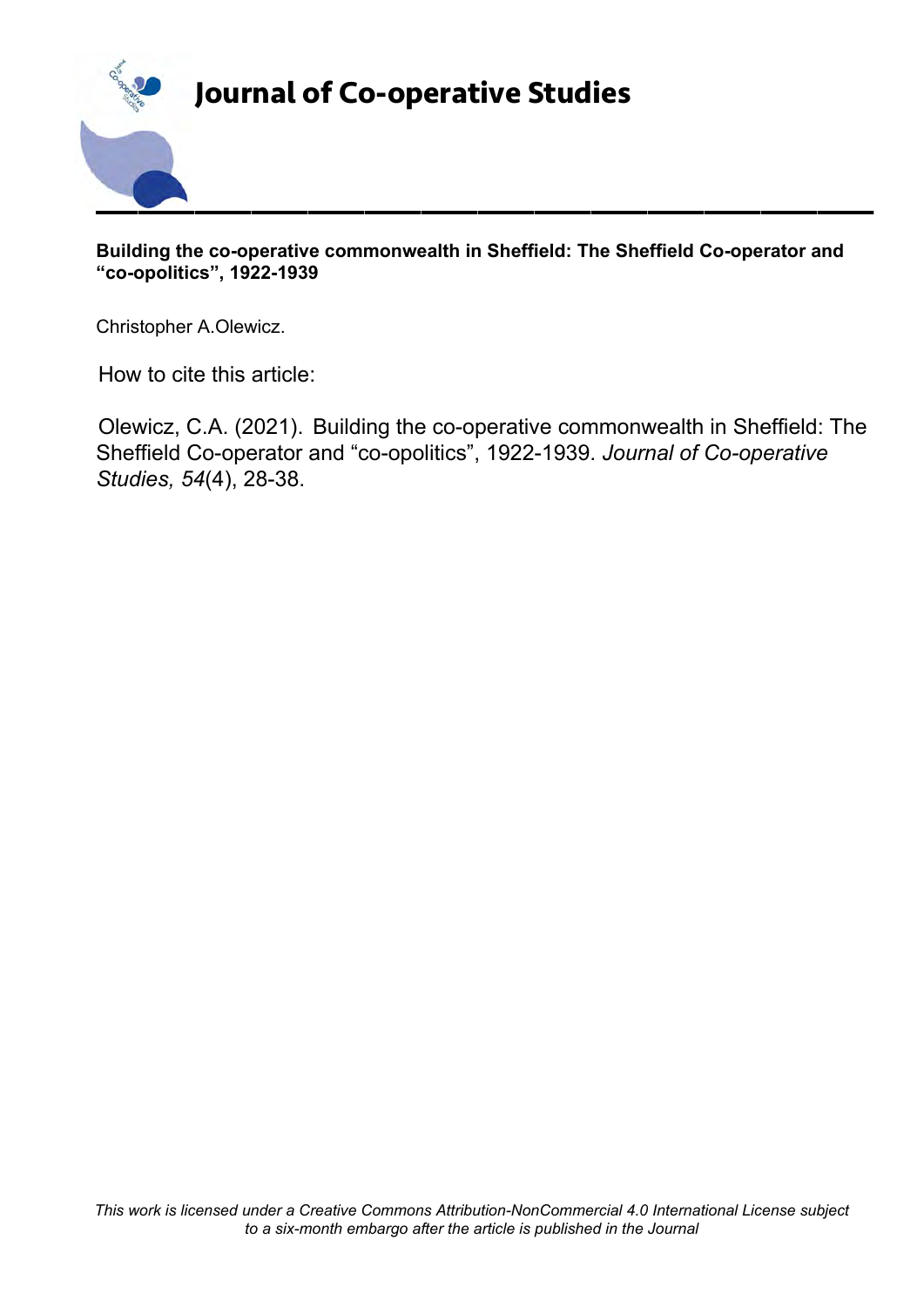# **Building the Co-operative Commonwealth in Sheffield: The** *Sheffield Co-operator* **and "Co-opolitics", 1922-1939**

#### **Christopher A. Olewicz**

The *Sheffield Co-operator* was published every month from May 1922 to July 1939 by the Sheffield Co-operative Party in the UK. With a guaranteed circulation of 30,000 copies, it reported on issues which were of interest to people in Sheffield and refuted the negative reporting from the mainstream press towards co-operatives at that time. The complete collection of 170 editions bound in four volumes was donated to Sheffield Libraries (Local Studies) by the Sheffield Co-operative Party. Largely the work of one man — Albert Ballard, the Secretary of the Sheffield Co-operative Party — the *Sheffield Co-operator* survives as a unique example of a locally produced co-operative newspaper. This article provides an overview of its mission, purpose, content, and influence.

#### **Introduction**

All good wishes to the Sheffield Co-operator for a useful and prosperous career in carrying the message of co-operation to the electors of Sheffield. The voters of this country have listened long enough to the voice of the capitalist preaching through press and Parliament the false doctrine of self-interest and profit-making, which is destroying the world. It is time for co-operation to speak in the home and the house.

A. Honora Enfield, National Secretary, Women's Co-operative Guild (1922, June, p. 1)

In February 1922 the Sheffield Co-operative Party executive formed a subcommittee to explore the possibility of publishing a newspaper (Sheffield Co-operative Party, 1922, June). Just three months later, in May 1922, the first issue of the *Sheffield Co-operator* appeared, promising a "guaranteed circulation" of 30,000 copies. An eight-page monthly, the paper remained in print for the next 17 years, until wartime restrictions forced its conversion to a bulletin in 1939, which ran intermittently for thirteen editions until 1942.

The pages of the *Sheffield Co-operator* reveal the four separate ambitions of the Sheffield Co‑operative Party. Firstly, to promote the candidacy of A. V. Alexander, first elected Co-operative and Labour MP for Hillsborough in 1922 and who served until 1950, with a break between 1931 and 1935 (Boughton, 1985). Secondly, to defend the co-operative movement both locally and nationally from those who viewed its success as a threat to the capitalist system. Thirdly, to defend the Co-operative Party from those inside and outside the movement who believed it should remain politically neutral. Finally, to propagate the values of a co-operative commonwealth as an alternative economic system to capitalism. "Co-operation is life" and "Competition is death", the *Co-operator*'s masthead proclaimed (Sheffield Co-operator,1922, June, p. 1).

Largely the work of one man — Albert Ballard, Secretary of Sheffield Co-operative Party — the *Sheffield Co-operator* was a unique example of a successful locally produced co-operative newspaper. As many contemporary writers promote co-operation to remedy social ills often resembling those of the inter-war years, an analysis of its contents is timely. Do co-operative media outlets exist in isolation to provide a vehicle for more "ethical" journalism, free from the influence of vested interests and commercial pressures? Or is there a higher collective social purpose? Should co-operative media propagandise for the creation of a co-operative commonwealth to replace free market capitalism? Should such a "commonwealth" be based on worker co-operatives, consumer co-operatives, mutualisation, profit sharing, or a combination? The pages of the *Sheffield Co-operator* can act as a guide in the exploration of these questions and more.

Journal of Co-operative Studies, 54:4, Late Winter 2021: 28-38 ISSN 0961 5784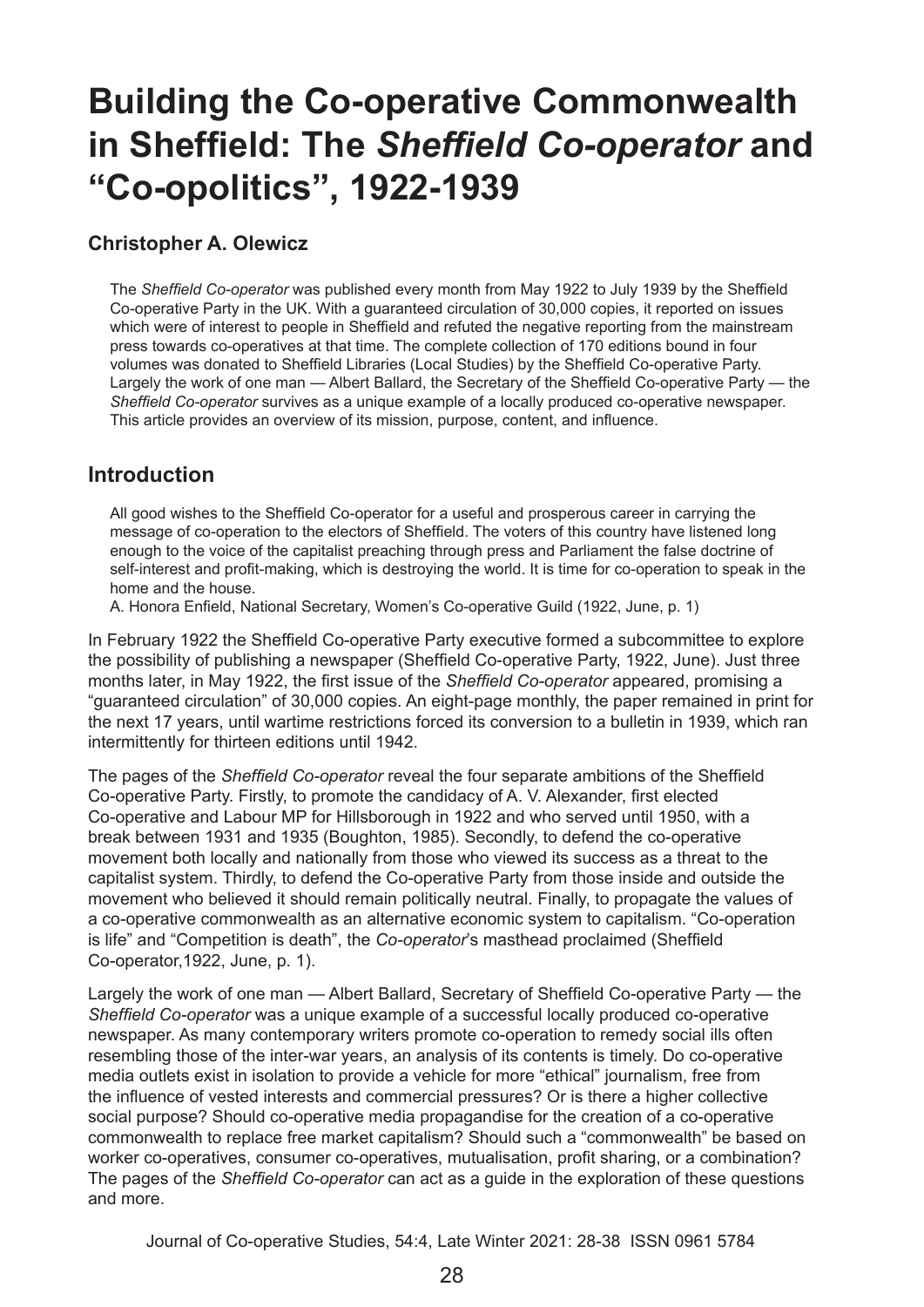# **The Sheffield Co-operative Party**

In October 1917, the Co-operative Congress officially voted to create the Co-operative Party to win representation in Parliament for the co-operative movement and counter the wartime coalition government's discrimination against co-operative retailers (Pollard, 1971). The vote was far from unanimous however, and society members' orientation towards politics far from certain. Many retail societies counted among their members Liberal and Conservative voters who opposed the abandonment of political neutrality — one of the original "Rochdale Principles" (Cole, 1944, pp. 64-74).

Even in Sheffield, where the Co-operative Party quickly gained a foothold, a significant minority of Society members opposed the speed with which the Brightside and Carbrook Co-operative Society shifted towards political engagement. The local Party grew out of the Brightside and Carbrook Co-operative Society Political Council, established in January 1918. A year later, in March 1919, a Liberal organised "coalition committee" launched a successful coup of the Society executive with the intent of removing it from politics. However, those who held a "whole-hearted commitment to political activity" (Adams, 1987, p. 61) soon regained control. It was only after the 1920 Budget proposed a Co-operation Profits Tax that the other major Sheffield Society, the Sheffield & Ecclesall Co-operative Society, rescinded the previous resolutions its executive had passed opposing political activity. By 1922, the *Sheffield Co-operator*'s inaugural year, both societies favoured political activity (Adams, 1987, p. 65).

Following its creation, the Sheffield Party executive immediately opened negotiations with the Sheffield Labour Party, who agreed not to stand candidates against the Co-operative Party in Neepsend, Walkley, and Hillsborough for Council elections, and the Hillsborough constituency for General elections (Mathers, 1979). In the 1918 General Election, the Labour Party endorsed the Co-operative candidate Arthur Lockwood, a Sheffield born patternmaker, who was not elected. The same year, the first Co-operative candidates were elected to Sheffield Council, including Eleanor Barton, the first woman councillor to be elected in Sheffield and a future President of the Co-operative Women's Guild (Gurden, 1999).

The Sheffield Party was driven by the "organisational genius" of its Secretary, Councillor Albert Ballard, Agent to A. V. Alexander, the Co-operative and Labour MP for Hillsborough. Opened in 1920, the Hillsborough Co-operative Institute was its hub. It hosted fellowship meetings, play-reading groups, children and adults' choirs and a successful Ramblers' Club which organised walks (rambles) in the countryside that attracted between 3,000 and 4,000 people annually (Boughton, 1985). *Sheffield Co-operator* events interspersed entertainments with distribution drives. The Hillsborough Institute thus became "a total social environment" and a "jewel in the crown of the political co-operative movement" (Boughton, 1985, p. 138). All attendees were encouraged to become active supporters of the Co-operative Party and Ballard organised a network of party workers with a "captain" and "lieutenant" covering every 200 houses in the Hillsborough constituency (Ballard, 1923, p. 1).

The success of the Hillsborough Branch was not entirely appreciated within the local Labour Party. In 1926, Tom Garnett, Secretary of the Sheffield Trades and Labour Council, complained to Egerton Wake, National Agent of the Labour Party. Garnett argued that the Hillsborough Labour Party was not functioning. He wrote that "… although the Co-operative Party is not an affiliated organisation … they [co-operators] are permitted at Hillsborough to dominate the situation" (Boughton, 1985 p. 352). Wake suggested the Co-operative Party should affiliate to the Labour Party, but possible opposition within the two retail societies made this inexpedient (Boughton, 1985). A joint committee decided future Co-operative candidates would go before Labour selection conferences. It was not until 1930, however, that divisional Co-operative Parties agreed to affiliate to the Trades and Labour Council.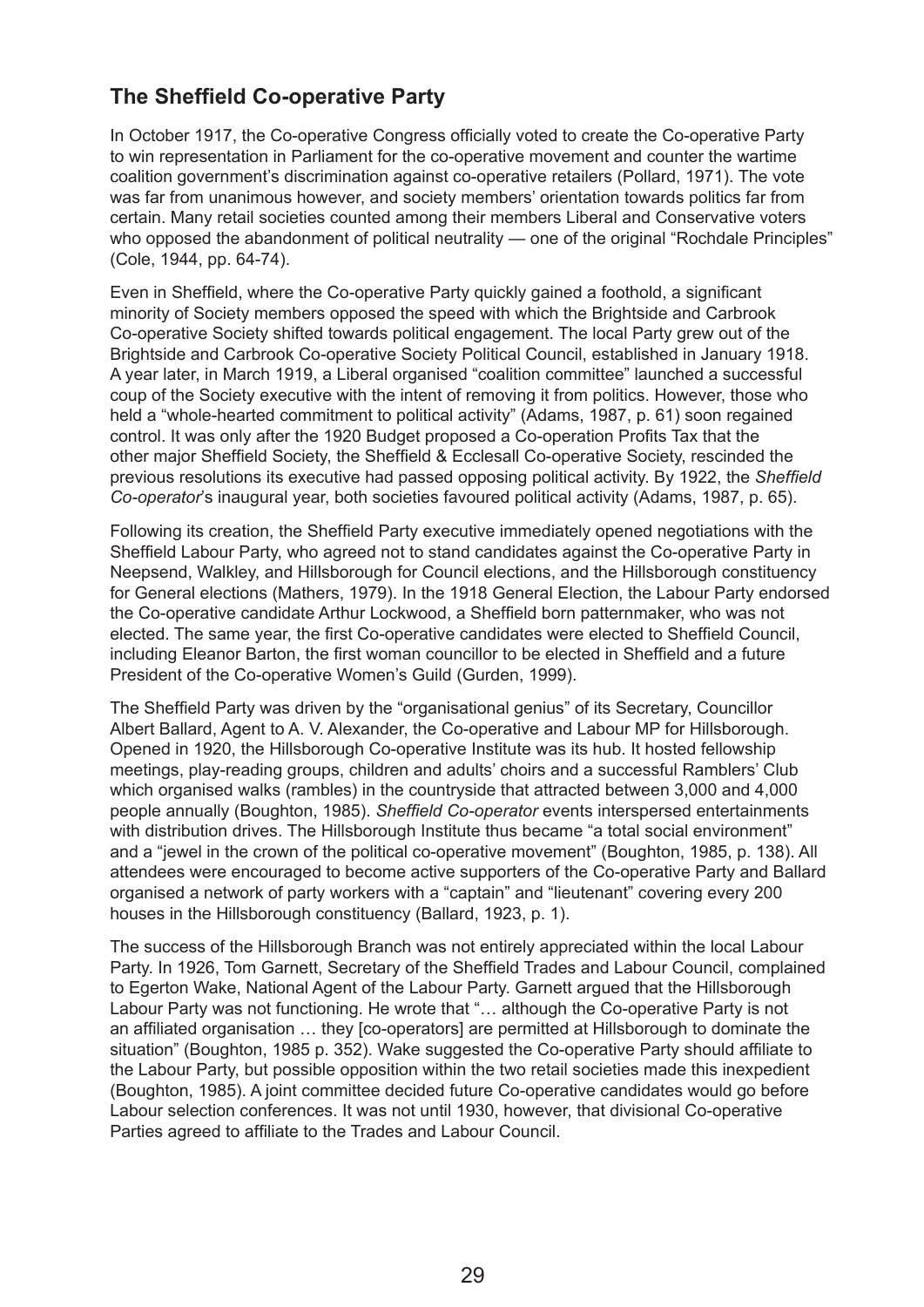# **The** *Sheffield Co-operator*

Following the Co-operative Party's creation in 1917, press coverage towards co-operatives became increasingly hostile. According to the *Co-operator*, establishment press claimed societies were handing "money to wicked Labour organisations and evilly designing Socialists" and that the true aims of Society Directors were to "do away with ... personal freedom ... the freedom of our children" and eventually "exterminate" people (Sheffield Co-operator, 1923b, April, p. 4). It is not surprising therefore, that the *Sheffield Co-operator*'s arrival was greeted with optimism by the two city co-operative societies.

At a time when "materialistic selfishness" and the post-war trade depression tested the co-operative faith, the *Co-operator* could "fight the workers' cause from the Co-operative standpoint". As "yet another link in the chain of activities" it could strengthen the faith in the vision of the co-operative commonwealth (Rose, 1922, p. 1). The paper was an "effective medium" (Sheffield Co-operator, 1922a, May, p. 4) that enabled the local movement to fight against the "constant torpedoing" meted out by the anti-co-operators, who boomed "private trade against co-operation" and "the gospel of every man for himself … The capitalistic view of life, the capitalistic scheme of values, [and] the reiterated … assumption of the workers' unfitness to govern"(Sheffield Co-operator, 1923, August-September, p. 6).

This hostility extended towards the local press. In 1926, a "local Tory journal" launched a further campaign asking its readers to vote for a motion to withdraw Brightside and Carbrook Society from political action, on the basis that co-operation was well supported among members of Parliament (Ballard, 1926). If this were true, the *Co-operator* asked, why had the Co-operative Parliamentary Committee fought "for twenty years to secure equal treatment" for co-operative pharmaceutical chemists, auditors, and representation on various Government Committees, from a Parliament whose collective "principles and interests" were absolutely opposed to the co-operative system (Sheffield Co-operator, 1926, April, p. 1). These were the principles which the *Sheffield Co-operator* repeatedly advocated were needed in the House of Commons. They were only being heard now that the Movement had secured such representation. The *Co-operator* asked who were the "political adventurers" to whom J. J. Dale, the proposer of the motion, referred? "Does he mean anyone, or all, of our eight guardians who are giving their time and service free to the work of alleviating the terrible distress of the city? Does he say that of our splendid representative in the House of Commons?" (1926, April, p. 1). The "Tory motion" put forward by "a Tory organiser to secure a Tory result" ultimately failed (Sheffield Co-operator, 1926, April, p. 1).

Instances such as these convinced the editors of the *Sheffield Co-operator* that the Movement was right to have involved itself in politics (Sheffield Co-operator, 1923b, January-February; Sheffield Co-operator, 1925). Leaving the fate of the movement in the hands of private traders organised through the Associated Chambers of Commerce and the Federation of British Industries, and the ranks of the "anti-co-operators" (Penny, 1922, p. 5) — would leave co-operators as "the slaves and dupes" of a minority who wished to undo all that the movement had achieved to date to bring about a more "co-operative nation" (Sheffield Co-operator, 1923b, April, p. 4). Just as dangerous were the "professedly neutral people" who wished the co-operative movement to "stand aside" from politics (Sheffield Co-operator, 1923b, January-February, p. 4).

Why then, given the desire of many co-operators to remain neutral or independent, had the Co-operative Party decided to "coalesce" with the Labour Party? It had done so, the *Co-operator* stated, because many members agreed with Labour leader Ramsay MacDonald that the co-operative movement was a section of a "great working-class movement" (Sheffield Co-operator, 1923, March, p. 4). Macdonald's vision of a united "People's Party" could only be realised when consumers became "fully conversant with trade and commerce, production, and distribution — use, rather than profit" (Sheffield Co-operator, 1923, March, p. 4). Until then, the Co-operative Party and the trade unions "had to work on the same workers from different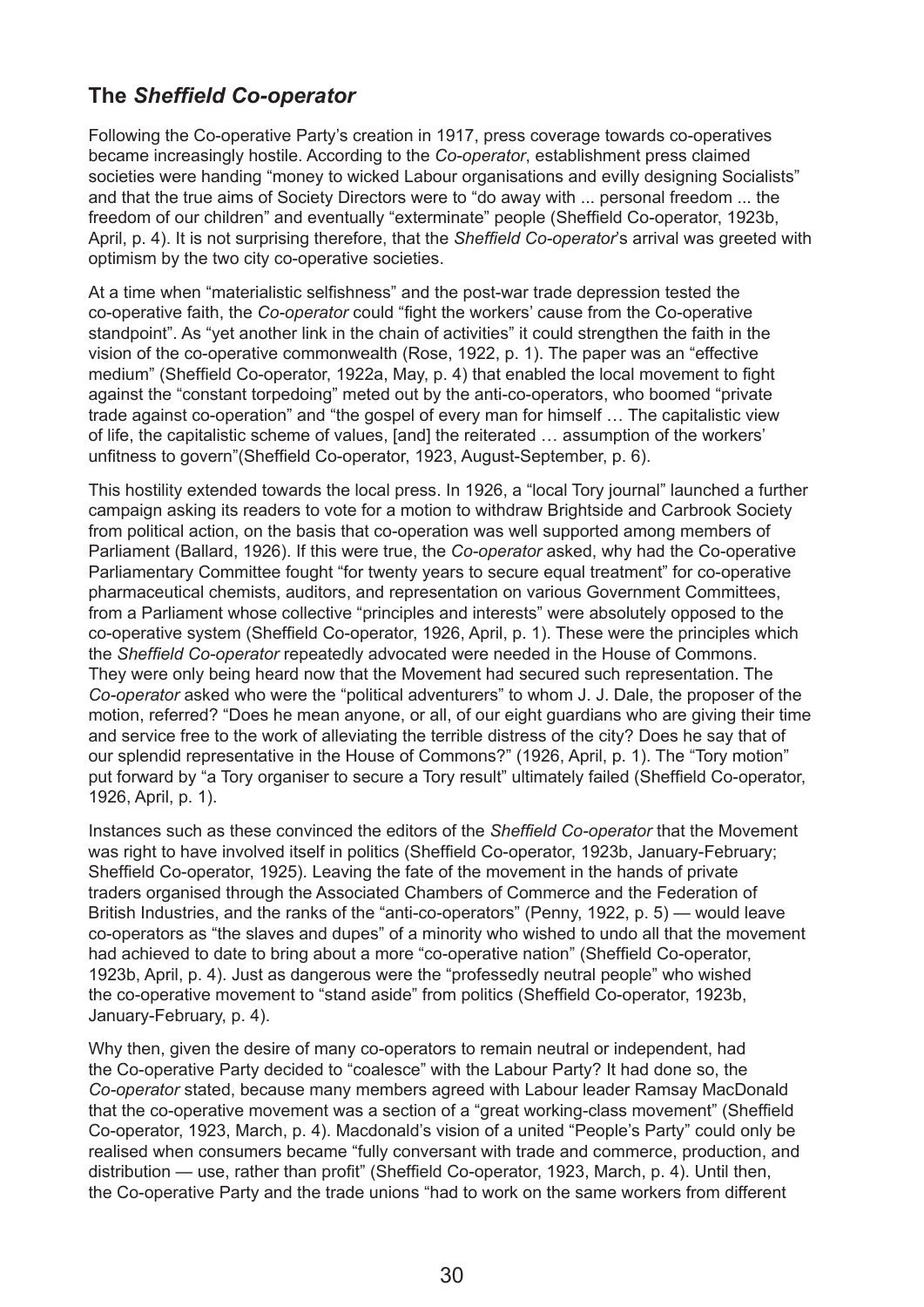angles" (Sheffield Co-operator, 1923, March, p. 4). Trade unionists "could preach against capitalism, they could organise to secure increased wages," but "both things were useless if they spent with capitalism and allowed the owners … to increase prices more rapidly … than wages." The working classes had to not only "preach against capitalism" but also to "spend against it" (Sheffield Co-operator, 1927, March, p. 3).

# **Who is Alexander?**

Following A. V. Alexander's selection as the Co-operative and Labour candidate for Hillsborough, the first edition of the *Sheffield Co-operator* asked, "Who is Alexander?" (Sheffield Co-operator, 1922b, May, p. 1). He was, it was claimed, "an apostle of the Co-operative Commonwealth" who declared his faith in co-operation "for all producers and consumers for mutual benefit of the whole of the members of the community" (Sheffield Co-operator, 1922b, May, p. 1).

Alexander's political ascendency had been swift. Born in 1886, he left school to work in the offices of a Bristol leather merchant. In 1920, he was a local government clerk, working for the Bristol School Board and then Somerset County Council (Tilley, 1995, pp. 2-4). He became active in the co-operative movement serving as vice-President of the Weston Super-Mare Co‑operative Society (Tilley, 1995, p. 5). In the same year, with no previous political experience, he beat 100 other applicants to be appointed full-time Secretary to the Co-operative Union Parliamentary Committee.

Based in the East End Offices of the Co-operative Wholesale Society, Alexander subsequently represented the co-operative view on various trade boards and led delegations to the President of the Board of Agriculture and Chancellor of the Exchequer (Tilley, 1995). He successfully lobbied to pass an amendment to the Government's 1921 Finance Bill, striking out a proposed Co-operation Profits Tax. This brought his name to the attention of the Sheffield Co-operative Party. They invited him to be their candidate at the next General Election after Arthur Lockwood moved to London to act as the electoral agent to Alfred Barnes, who subsequently won East Ham South as the joint Co-operative-Labour candidate at the 1922 Election.

In a speech to business leaders made soon after his adoption as candidate for Hillsborough, Alexander spoke of his belief in the co-operative commonwealth. He believed that "competition" had been shown to be a "curse" to humanity, based upon a false doctrine of "survival of the fittest and weakest to the wall" (Sheffield Co-operator, 1922, November, p. 1). Just as in the "Hungry Forties" when Rochdale had shown that "men and women of goodwill" could work to convert a competitive society to one based on consumer co-operation, the same could be proved during the post-war trade depression (Sheffield Co-operator, 1922, November, p. 6). Alexander was duly elected Member of Parliament for Hillsborough, and in 1924, became Under-Secretary to the Board of Trade in the first Labour government (Sheffield Co-operator, 1924, March).

"A far from average politician", Alexander's speeches over the next five years threw "a flood of light" (Sheffield Co-operator, 1928, p. 1) upon consumer exploitation and abject working conditions. A senior member of the Parliamentary Labour Party, he preached on the dangers of monopolisation (Alexander, 1936) and how the co-operative movement might combat the rationalisation of capital and the artificial restraints on trade that were "inevitable corollaries" of private enterprise at a time when prices had fallen to non-profitable levels. Alexander pleaded for a united co-operative response:

In order to combat successfully the growing tendency of legislation to retard, and indeed, to limit the expansion of co-operation, it is necessary … to recognise that the political fight for the next few years will largely range around whether collectivism in industry and commerce is to be based upon ownership by, and service to the common people, or is it to be based upon the Corporate State, and with an ever expanding system of incorporated industry for private profit (Sheffield Co-operator, 1936, October, p. 1).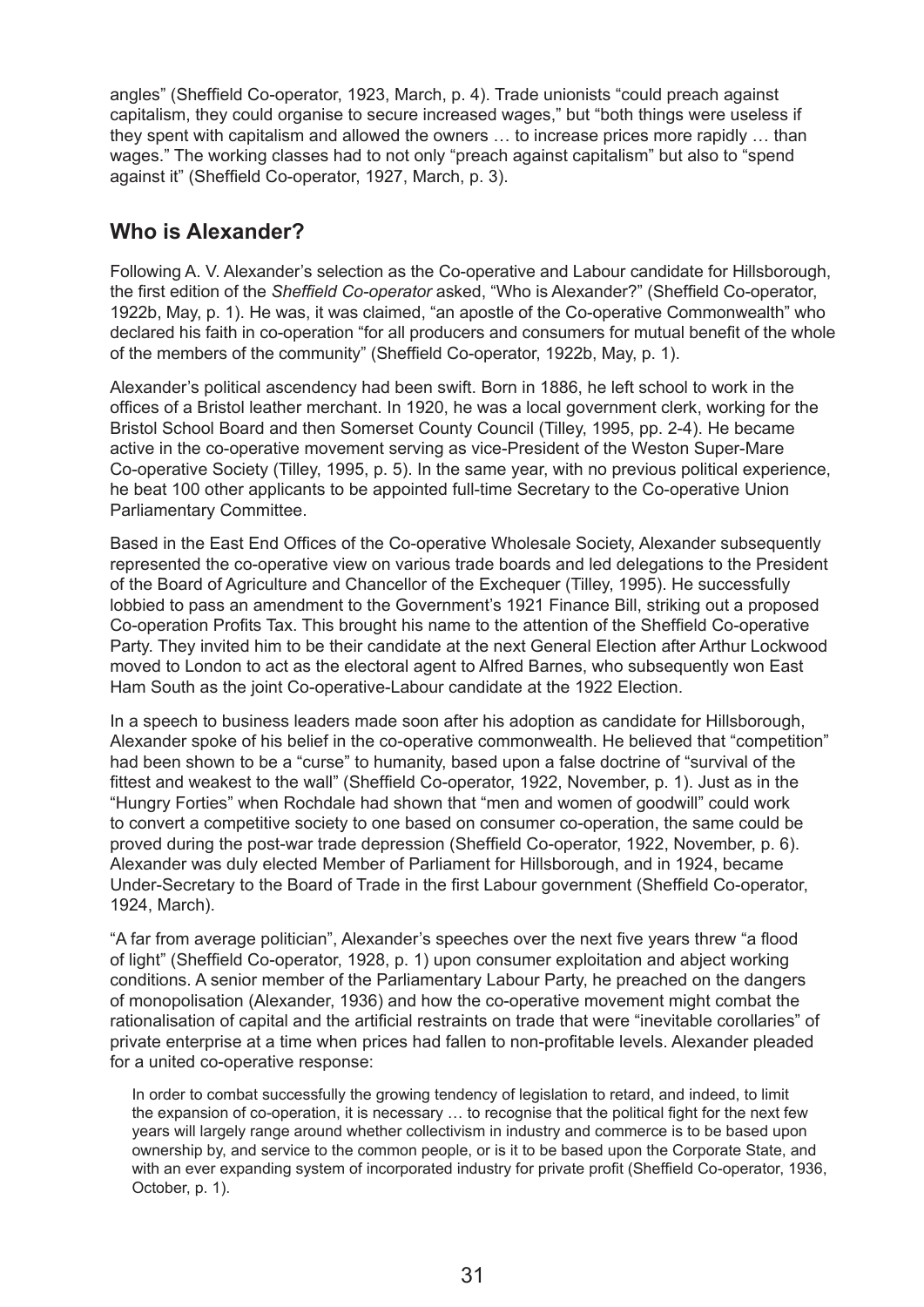Of the three forms of co-operation — profit-sharing, co-partnership (workers' co-operatives) and consumers' co-operatives — Alexander believed that only consumer co-operation held the potential to genuinely transform society. Many a profit-sharing or co-partnership scheme had broken down, and their economic contribution was "infinitesimal". They were mere palliatives compared to consumer co-operation which provided "all the necessary commodities and services [required] for human existence and development" (Sheffield Co-operator, 1922, November, p. 6). It had potential to bring balance to the marketplace, maintaining consumption to protect working men and women from the "periodic gluts, stoppages … and unemployment" (Alexander, 1925). This was the system of co-operation, mutual and self-help which the landed classes had declared "a state within a state". Whether co-operation would ultimately prevail was unknown, but what was certain was that change was needed:

Whether this should be State action, nationalisation, Guild Socialism, or co-operation was not for him to say, except that efficiency, experience, and perhaps, ultimately, expediency would govern our choice. He did, however, contend that democratic control of an evolutionary character working from the bottom was infinitely better than control from the top (Sheffield Co-operator, 1926, July, p. 7).

After the election of the second Labour Government in 1929, the *Co-operator* had expected Alexander to return to the Board of Trade. If the Rochdale Pioneers had known when they "formulated their comprehensive programme of future action" that one of their future representatives would be a member of the British Cabinet, "they would have gasped" (Sheffield Co-operator, 1929, July, p. 1). But as First Lord of the Admiralty, Alexander was an ideal candidate. As an editorial by T. W. Mercer explained, "For handling business issues, he has a natural flair … his mind … stored with economic facts … [he is] more than capable of managing the 'mighty business' of the British Navy", and overseeing the building of ships, the placing of contracts, "and enrolling boys and men ought to be conducted in the good co-operative way" (Mercer, 1929, p. 1). Indeed, a dose of co-operation would serve the Navy well if the Co-operative Party's policy of International Co-operation was ever to be introduced.

Alexander is one of the forgotten figures of Labour Party history, despite having served as Defence Secretary in the first Attlee Labour Government. In addition to his many Parliamentary commitments, he remained dutiful in his constituency appearances right up until his retirement as an MP in 1950. In 1948, when he was made an Honorary Freeman of the City of Sheffield he recalled conversations with Sheffield workmen, who "in the midst of their grumbles about what the City Council did not do for them" considered Sheffield to be "pre-eminent" in its "municipal progress compared to other centres" and in "its steadily built-up tradition of municipal ownership of public utilities" (Co-operative Home Magazine, 1948, p. i).

## **The Co-operative Commonwealth**

The two decades following the end of the First World War were an era in which idealists determinedly pursued the beliefs of "community, co-operation and self-determination" to create a better world — a co-operative commonwealth (Neima, 2021, p. 6). The *Sheffield Co‑operator* drew upon this idealism. It envisaged a massive co-operative society covering "*every* purchaser in the whole country", with *all* profits from shopkeeping and manufacturing being diverted to the members. "Nobody wants 'State Control' … we want control *by the people* … a nationwide co-operative society, making as well as selling" (Sheffield Co-operator, 1923a, April, p. 5). Science had converted the world into a neighbourhood. The movement had to ensure that that "neighbourhood" would evolve into "brotherhood" (sic) (Sheffield Co-operator, 1930, May, p. 3).

Without such a commitment to a more collective ownership of the means of life (Sheffield Co-operator, 1936, December, p. 3) it was expected that the movement would eventually "fall to pieces" (Patricia, 1925, p. 3). The founders, "ridiculously imaginative people", had "mingled much imagination with their dreams" but the "political struggle of the working class to get control of the political machine" had never been grasped (Sheffield Co-operator, 1924, August, p. 6).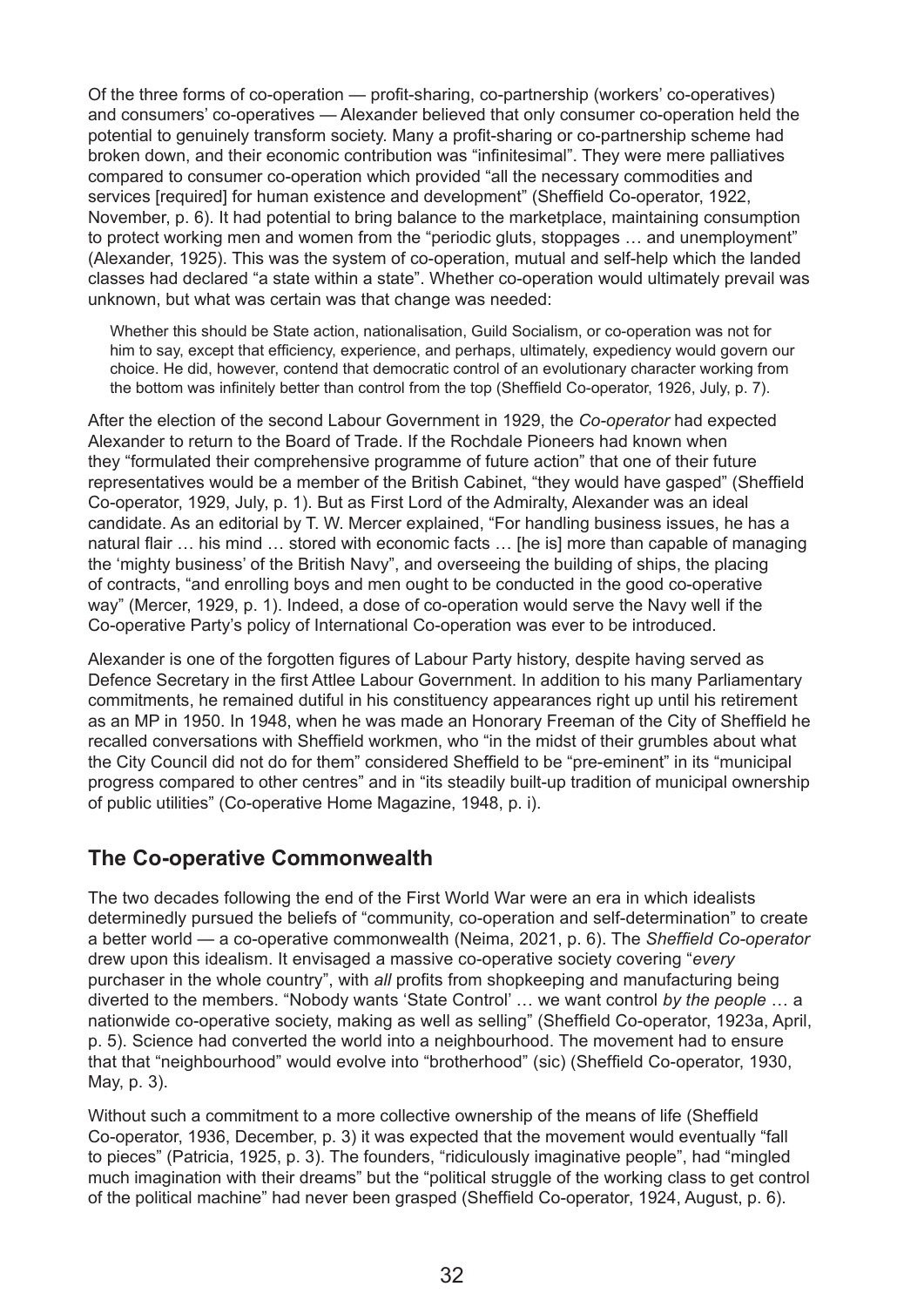Now that workers had the vote, however, this was possible. All that was needed was the will. It was one thing "to indulge in all sorts of imaginings about Labour associations for building up the new order, it was another matter 'when it came to the practical application of this gospel' to give every 'small-holder' a share" (Sheffield Co-operator, 1924, August, p. 6).

The *Co-operator* argued that the movement could be a "great social force, training men and women to look after their own trade, teaching them to overcome difficulties, proving to them that it is better to try to do things for themselves than to be always grumbling about adulteration, [and] high prices" (1922, October, p. 4). Opposing such developments were the rapidly increasing "trusts and combines", created by the late nineteenth century consolidation of capital begun in the United States. In 1919, the British Committee on Trusts reported that "no branch of British industry [was ...] exempt from this trustification movement" (Smith, 1927, p. 4).

The *Co-operator* claimed co-operation could best defend communities against the trusts, by securing "democratic finance, democratic ownership, and democratic control". (Smith, 1927, p. 4). It was "opposed to the principle of serving the interests of the privileged few" and only "public regulation" was able to prevent exploitation of the consumer through high prices (Smith, 1927, p. 4). The real battle of the future would be the "broad issue of public versus private control of the trustified industries" and the conversion of the trusts into instruments of public good (Smith, 1927, p. 4).

The first step to developing society on these lines was at the municipal level, because it shared a "closer intimacy with our domestic lives than the State" (Sheffield Co-operator, 1924, October, p. 4). Municipalities had responsibility for housing, education, sanitation, recreation, public health considerations, roads, and hospitals. Co-operative representatives had also fought vigorously for local ownership of water and gas. The *Co-operator* (1927, October) claimed that co-operators were "ideal members of town and city councils" noting that a council was a "large Co-operative Society" and co-operators had already gained "practical business training" on the "management [and] education committees" of their local retail societies (Sheffield Co-operator, 1927, October, p. 2). The *Co-operator* (1930, November) further suggested that the example from Sheffield had demonstrated that co-operation did not only "do much for the individual" but also saved "much public expenditure" (p. 5):

The movement is one of the greatest thrift agencies in the kingdom … It is no use bolstering up co-operative enterprise on the one hand, and sending private traders, or the representatives of vested interests, to the City Council on the other … Many a family has been saved from destitution during hard times by the store of accumulated dividends which stood to the credit of the family at the co-operative society, with the results that rates are lower in consequences of returns made to co-operators which have enabled them to keep the wolf from the door (Sheffield Co-operator, 1930, November, p. 5).

The progress made in Sheffield towards modernisation was swift. On the second anniversary of the election of the Labour Council, the *Co-operator* (1929, November) introduced the Co-operative and Labour Party's Manifesto. It celebrated that "the dire prophecies" of their political opponents had not materialised and that "civic affairs had been improved in all directions" (p. 4). The *Sheffield Citizen*, the organ of the Sheffield Citizen Association (a Conservative and Liberal anti-Labour coalition) had earlier denounced the Council's policies as "extravagant and extremist" (Barton, 1927, p. 1). J. G. Graves, the leader of the Independent Liberal Group of the Council, had agreed that it made sense for many public services to be owned by the municipality. However, there were limits to what the Council could do — it was not "a glorified Co-operative Society" (Mathers, 1979, p. 245). But the *Co-operator* stood steadfast. "Movement in the direction of collectivism and a higher standard of life", Councillor Alfred Barton argued would be won "not by wild outbursts, but by patient, intelligent, scientific, but relentless progress, growing out of the old", thus building up a new society (Barton, 1927, p. 1).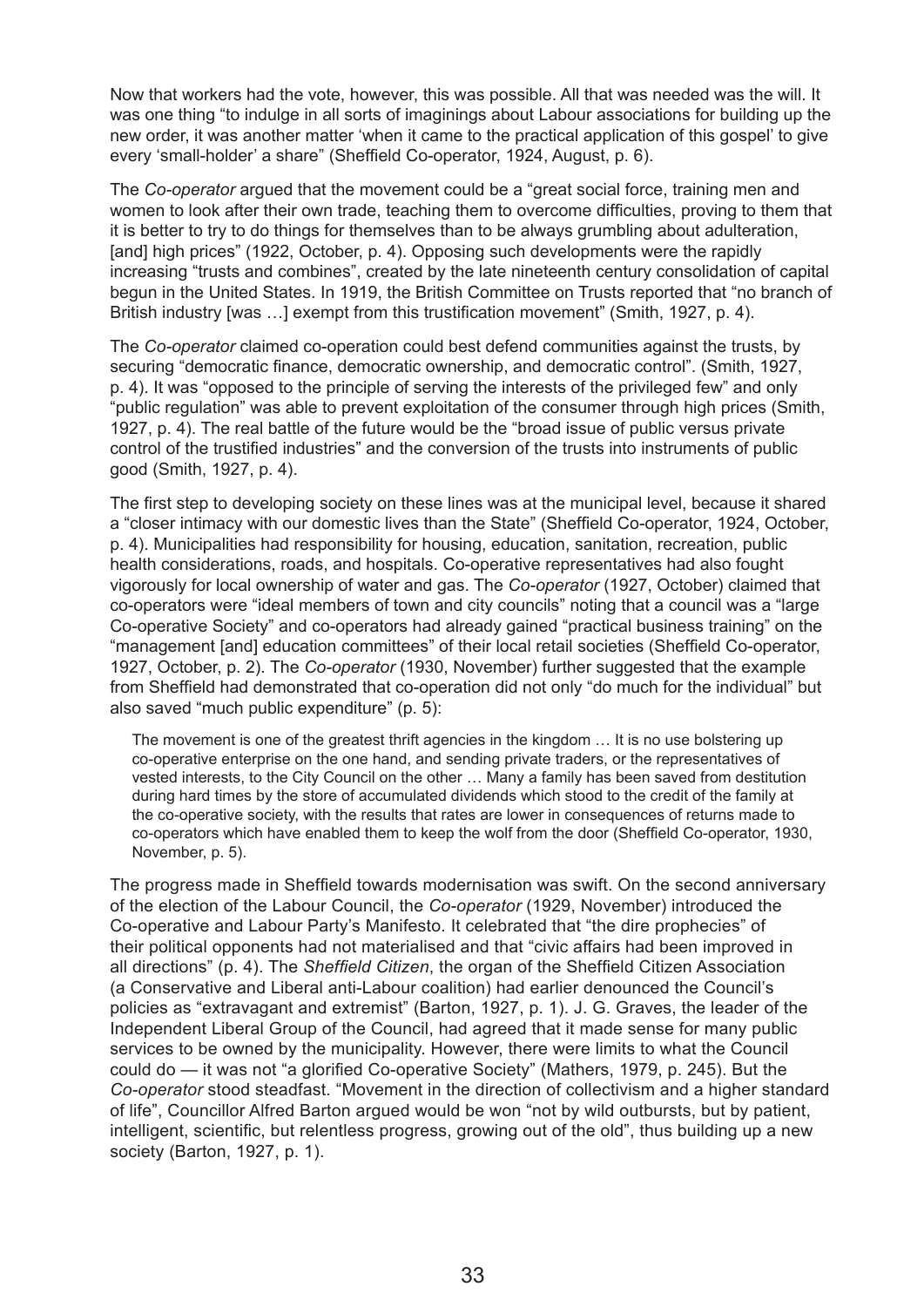#### **Britain Reborn**

Following the collapse of the Labour Government in 1931 and the formation of the National Government, the *Sheffield Co-operator* adopted a hostile stance to Ramsay MacDonald and his Conservative dominated Cabinet. The editors stated that it was the poor who had paid for the economic crisis of 1931. The Government had sought to broaden the tax base by "placing taxes upon practically every article of food, clothing, and household requisites used by the poorest of the poor in order to relieve the burden of the taxation of the rich" (Alexander, 1932, p. 1).

In the years after 1931, the co-operative movement was once again targeted by Government and private interests. They believed that retail societies had an unfair advantage over private traders (Alexander, 1932, p. 1). The 1933 Budget included a provision stating that co-operative societies were not paying their fair share of taxation. The Chancellor of the Exchequer, Neville Chamberlain, appointed the Raeburn Committee to investigate (Sheffield Co-operator, 1933, p. 1). It included a director of the Columbia Gramophone Company, which had boycotted co-operatives "on the grounds that they were co-operative and gave dividends on purchases to their members" (Carbery, 1969, p. 38). Its report proposed exempting society dividends from taxation. However, remaining society surpluses would be taxed, which the *Co-operator* stated was "solely for the purposes of making an attack upon working-class co-operative savings in order to satisfy the trade opponents" (1933, March, p. 1). It pointed to the fact that the dividend would be taxed, because it followed that "there is a smaller sum available for distribution … if undistributed surplus is taxed" (Sheffield Co-operator, 1933, p. 1).

The announcement caused outrage in Sheffield. On 27 March,1933, 5,000 co-operators attended a protest demonstration at Sheffield City Hall, organised on behalf of the Brightside and Carbrook, Sheffield and Ecclesall, and Handsworth Woodhouse co-operative societies. With every room of the Hall filled, A. V. Alexander set out more clearly than ever the case of the co-operative movement:

Friends, in this time of world and national crisis … nothing is showing the way out of our national crisis to the same extent as the mutual collective co-operative … efforts of the followers in our days of Owen, King, Kingsley, Hughes, and Holyoake, and all those who were out to teach men and women to save themselves from economic crisis by their own control and collective effort …

… It is one of the greatest causes that has ever happened in the history of the world, and like all good causes have always incited — to use the words of the prayer book — envy, hatred, malice, and all uncharitableness. That is the origin of the attack upon us … Here is a case where the workers have been thrifty and got together; where they have made progress towards their own collective ownership of the means of life, and when their opponents see this progress and the thousands of pounds which we gather for working-class independence and stability, they just think this is a good chance to get some of it back for the relief of the rich … If we do not resist this monstrous injustice we shall be false to the memory of all our Pioneers from Owen and the Chartists onwards … It helps men and women to hold their heads up; to be independent; to look even employers in the face. Let the nation continue to be built on a virile line of thrift and independence (Sheffield Co-operator, 1933, April, p. 1).

In 1932, the Co-operative Party issued its economic response to the National Government in the form of the seven-part *Britain Reborn* manifesto. The *Sheffield Co-operator* eagerly endorsed its platform, particularly the municipal programme endorsed by the Easter Conference at Southsea — outlined in *Britain Reborn Vol. 7: Civic Ideals* (Co-operative Party, 1932). The new policy was built on "democratic representative Government and control of municipal trading services as against government or control of such service by professional or expert bodies such as commissioners or corporations who are divorced from direct democratic influence" (Sheffield Co-operator, 1932, April, p. 1). As such the extension of powers of local authorities included:

… provisions for ad hoc local authorities to federate for social services, trading services, and housing and town planning … that in the development of public or collective services, provision must be made for the consumers' co-operative movement to become an integral part of the national economy ... In any development of a publicly and co-operatively controlled banking system provision should be made for municipal banks or a municipal corporations bank, the municipal bank to have the status of a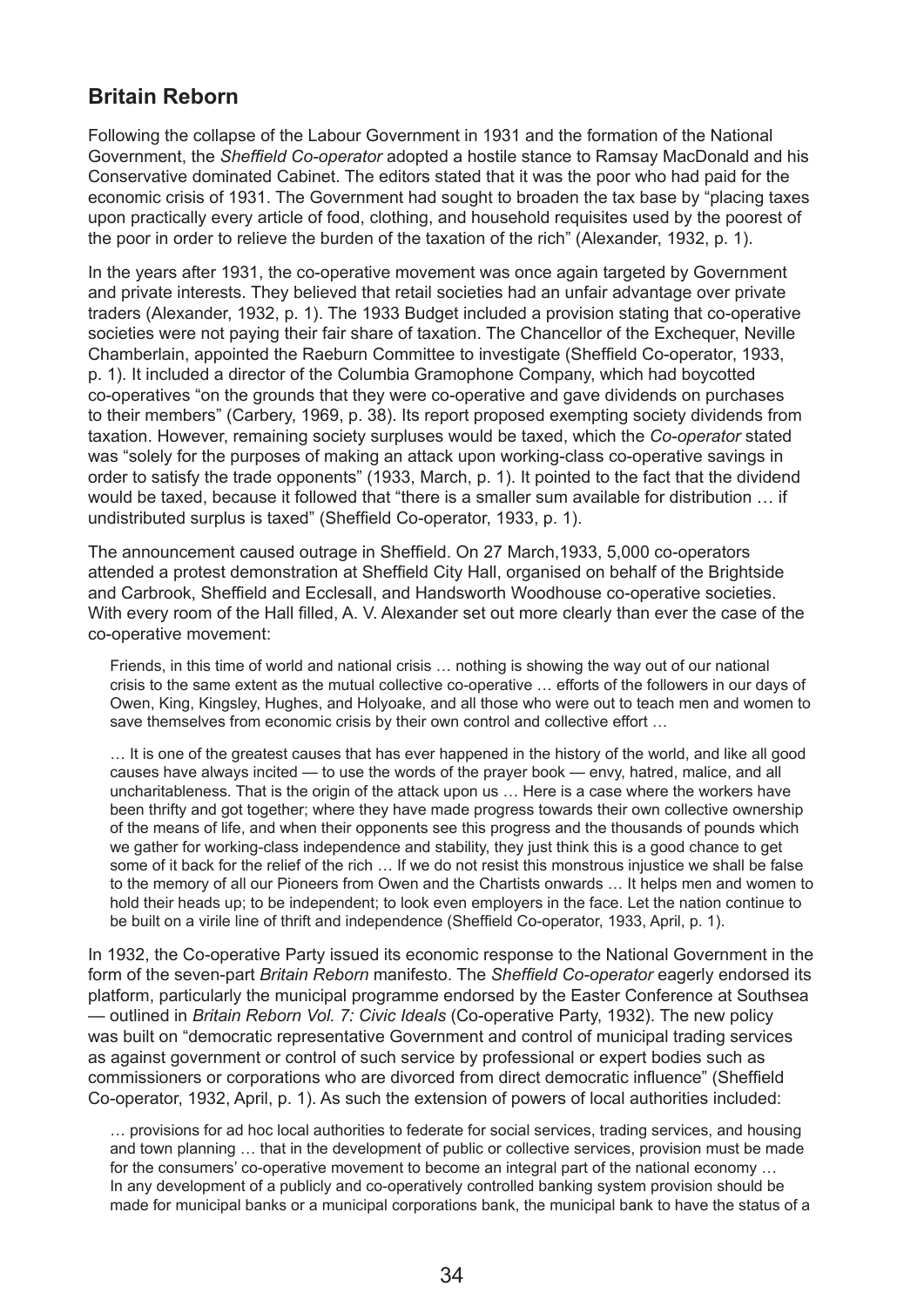clearing house bank … that the extension of co-operative trading in the State necessitates the removal of the legal disabilities upon co-operators in their capacity as public representatives in regard to voting upon public contracts (Sheffield Co-operator, 1932, April, p. 1).

Over the decades, many questioned the lack of a co-operative presence in the policies and rhetoric of the post-war Labour Government. Despite the close relationship between the two parties, it has been argued that the Labour Party "did not take the political ambitions of the co-operative movement seriously", causing "significant tensions" when Labour policy began to undermine co-operative business interests (Whitecross, 2016, p. 132). Some attributed this to the perceived weakness of the Movement, its opposition to state control as the only method of public ownership, and the relative decline of co-operative businesses in the post war era (Whitecross, 2016). Others argue the movement's inability to put forward a manifesto for socialist government distinct from Labour Party policy amounted to "wasted years" (Whitecross, 2016). More time should have been spent advancing "co-operative forms of social ownership to complement nationalisation following the publication of *Britain Reborn* (Sheffield Co-operator, 1932, April, p. 1).

Through the 1930s, the *Co-operator* continued to support A. V. Alexander, and propagandise for the movement, which in Sheffield appeared in good health. Persistently high unemployment and an unstable international outlook led to an increase in party membership over the next few years (Sheffield Co-operator, 1936, May, p. 5). In 1932, 3,000 co-operators gathered at the new City Hall for the Co-operative Party's autumn campaign meeting, where the failures of the Ramsay MacDonald's National Government took centre stage. J. A. Longden, Sheffield Co-operative Chair, claimed that the breakdown in capitalism in industry and finance necessitated "its replacement by a co-operative system of society" stimulated by the transferring of public utilities into public ownership (Sheffield Co-operator, 1932, October, p.1). Reporting on a speech made by Alfred Barnes MP in the mid-1930s the *Co-operator* (1936, May) further stated that capitalism had brought, "chaos, anxiety, alarms, insecurity, revolutions, dictatorships, poverty, and unemployment, and that only the introduction of a co-operative system in production, politics, publicity, and government could ensure peace (p. 5).

Barnes, the editors of the *Co-operator*, and many others within the Movement, were convinced that co-operation alone had the potential to bring stability to Europe. As early as 1923, it warned of the conditions of economic despair which bred fascism. As a Home Notes columnist suggested, "because there are a large number of people who have never troubled to think out the root causes of poverty and unemployment … the Fascisti idea … will cause untold suffering for brute force never advanced any righteous cause" (Sheffield Co-operator, 1923a, January-February, p. 1). Rennie Smith, Member of Parliament and frequent *Sheffield Co-operator*  contributor, drew attention to Mussolini's destruction of the Italian co-operative societies and the confiscation of property from society members (Smith, 1926). British society members' interest in the plight of the Italian co-operators showed that "local co-operators realise that the co-operative movement all over the world," was a common cause (Smith, 1926, p. 3).

The deterioration of economic and material conditions in the 1930s was similarly lamented. The *Co-operator* published articles supporting the Co-operative Guild's boycott of goods from Nazi Germany (Sheffield Co-operator, 1939, p. 7). It denounced the forced closure and dispersion of the German Union and Wholesale Society in Prague, following the annexation of Sudetenland. As war became increasingly likely, the *Co-operator* railed against Hitler and the National Government for permitting such a likely tragedy to occur stating that never was it more necessary to "see the principles of co-operation applied … if there could be more mutual help, more trust, and more co-operation among nations, then the world would not be disordered as it is today" (Sheffield Co-operator, 1937, p. 7). Co-operation could lessen the chance of war, and boost peace and security; "Can we do that at the present time?" the paper asked rhetorically (Sheffield Co-operator, 1937, p. 7).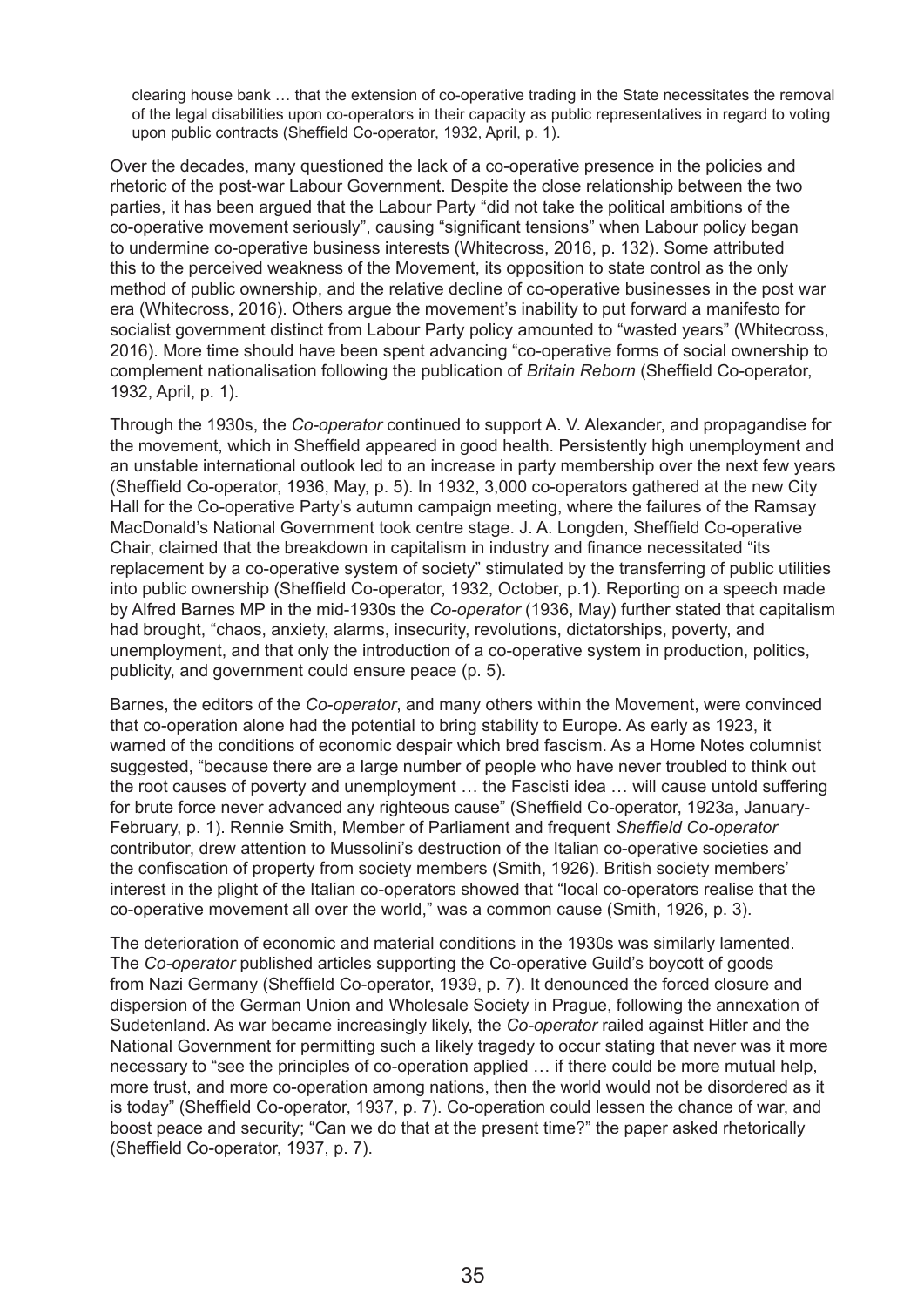## **Seventeen Years**

Alfred Barnes' vision did not hold and neither did that of the *Sheffield Co-operator*, the final edition of which appeared in July 1939. Three months later, when the first edition of the *Sheffield Co-operator Bulletin* appeared, Britain was at war. For nearly twenty years, the *Co-operator* had "played its part in the advocacy of co-operative principles and the promotion of co-operative trade" as "the organ of a political party". It had advanced "co-operation as a trading system", and criticised "the powers that be" putting forward "constructive suggestions … that the 'co-operative system' should be adopted in local and national affairs" (Sheffield Co-operator Bulletin, 1939, p. 1).

What would happen after the war, the editors of the *Bulletin* asked? High ideals could "easily be dimmed" or "permanently obscured in the applications of war tactics and the instinct of mere self-preservation", further demonstrating the need for the co-operative movement to continue to propagate "its articles of faith and its plan towards the Commonwealth" (Sheffield Co‑operator Bulletin, 1940a, October, p. 1). "Never again", A. V. Alexander responded, "should the experience" of the War be repeated. It was the duty of the co-operative movement to keep the co-operative spirit alive and used for the purpose of creating a new State in which "no one truly desirous of serving the family and the community" would be prevented from doing so (Sheffield Co-operative Bulletin, 1940b, October, p. 1).

For all the perceived weaknesses of the Co-operative Party in the 1930s as a policy-making body, one cannot deny that in Sheffield, Party members succeeded in building an effective political machine with the *Sheffield Co-operator* as its mouthpiece. Almost 100 years after its first issue was printed, the arguments that it attempted to make — that true public ownership as advocated by co-operators did not equal top-down state ownership, that consumer co-operation were the key to unleashing the co-operative commonwealth — are still valid today. In 2017, the Labour Party issued a report entitled *Alternative Models of Ownership* (Barrott et al., 2017) which explicitly ruled out a return to "Morrisonian" style nationalisations (Bell, 2018, p. 4), instead promising a "co-operative economy" (Bell, 2018, p. 10). While Labour was defeated in the 2019 election, it certainly appears that any future discussions involving public ownership will take their cues from co-operative forms of ownership rather than those which characterised the British state in the post-war period.

## **The Author**

Dr Christopher A. Olewicz is a director of Principle 5 The Yorkshire Co-operative Resource Centre (www.Principle5.coop) and editor of the 'revived' *Sheffield Co-operator*, of which three editions have so far been published. His doctoral thesis centred on *Studies on the Left*, an academic journal formed by graduate students at the University of Wisconsin-Madison in early 1958, which over an eight-year period gained a reputation for being the "theoretical organ" of the New Left.

# **References**

- Adams, T. (1987). The formation of the Co-operative Party reconsidered. *International Review of Social History, 32*(1), 48-68. https://doi.org/10.1017/S0020859000008324
- Alexander, A. V. (1925, October). Co-operation and unemployment. *Sheffield Co-operator, No. 7*. Local Studies Library, Sheffield City Libraries, UK.
- Alexander, A. V. (1932, February). The Government's abject failure. *Sheffield Co-operator, No. 96*. Local Studies Library, Sheffield City Libraries, UK.
- Alexander, A. V. (1936). *The monopoly menace: Present tendencies of legislation and their effects on the co-operative movement*. Co-operative Union Ltd.
- Ballard, A. (1923, April). Facts for co-operators. *Sheffield Co-operator, No. 11*. Local Studies Library, Sheffield City Libraries, UK.
- Ballard, A. (1926, March). Editorial. *Sheffield Co-operator, No. 39*. Local Studies Library, Sheffield City Libraries, UK.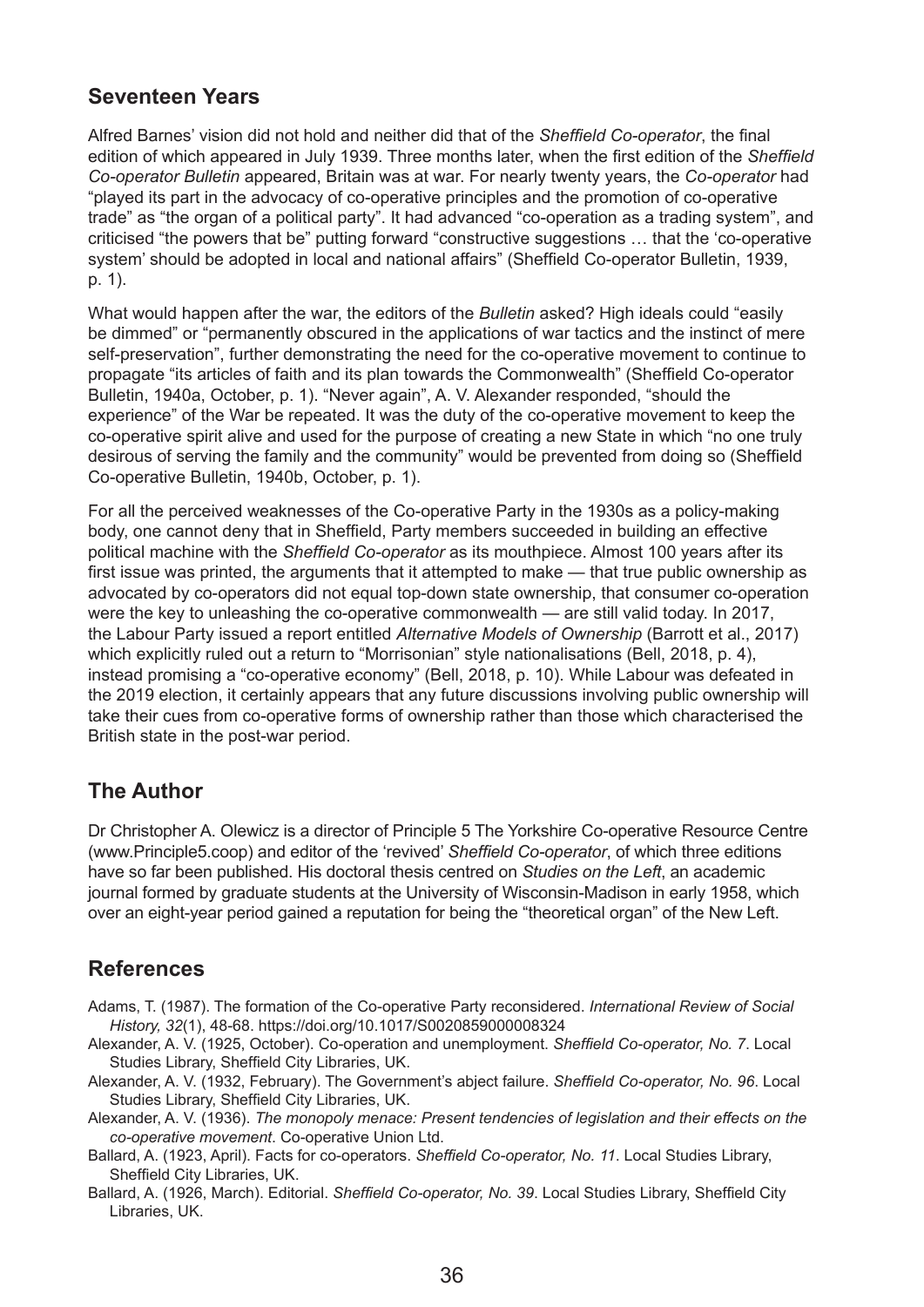Barrott, C., Brown, M., Cumbers, A., Hope, C., Huckfield, R., Jump, C., McInroy, N., & Shaw, L. (2017). Alternative models of ownership. Report to the Shadow Chancellor of the Exchequer and Shadow Sectary of State for Business, Energy, and Industrial Strategy. Labour Party. https://labour.org.uk/wpcontent/uploads/2017/10/Alternative-Models-of-Ownership.pdf

Barton, A. (1927, September). The triumph of sane socialism in Sheffield. *Sheffield Co-operator, No. 53*. Local Studies Library, Sheffield City Libraries, UK.

Bell, E. (2018). The 2017 Labour general election campaign: Ushering in a 'new politics'? *Revue Française de Civilisation Britannique, XXIII*-2, 1-20. https://doi.org/10.4000/rfcb.2029

Boughton, J. (1985). *Working class politics in Birmingham and Sheffield, 1918-1931.* (Unpublished doctoral thesis). University of Warwick, UK.

Carbery, T. F. (1969). *Consumers in politics: A history and general review of the Co-operative Party*. Manchester University Press.

Cole, G. D. H. (1944). *A century of co-operation*. (3rd ed.). George Allen & Unwin.

Co-operative Home Magazine (1948, March). Sheffield's tribute to A. V. Alexander. *Co-operative Home Magazine*. Bishopsgate Institute Special Collections and Archives — https://www.bishopsgate.org.uk Co-operative Party (1932). *Britain reborn No. 7: Civic ideals.* Co-operative Party.

Enfield, A.H. (1922, May). Good wishes: A message to the co-operator. *Sheffield Co-operator, No. 1*. Local Studies Library, Sheffield City Libraries, UK.

Gurden, H. (1999). Feminism and the politics of working women: The Women's Co-operative Guild, 1880s to the Second World War by Gillian Scott [Book review]. *Work, Employment & Society 13*(2), 414-416. http://www.jstor.org/stable/23747871

Mathers, H. (1979). Sheffield municipal politics: 1893-1926. (Unpublished doctoral thesis). University of Sheffield, UK.

Mercer, T.W. (1929, July). Hon. A. V Alexander, P.C., M.P. The new ruler of the king's navy. *Sheffield Co‑operator, No. 71*. Local Studies Library, Sheffield City Libraries, UK.

Neima, A. (2021). *The Utopians: Six attempts to build the perfect society*. Picador.

Patricia. (1925, July). Home notes. *Sheffield Co-operator, No. 33.* Local Studies Library, Sheffield City Libraries, UK.

Penny, J. (1922, June). Cost price. *Sheffield Co-operator, No. 2*. Local Studies Library, Sheffield City Libraries, UK.

Pollard, S. (1971). The foundation of the Co-operative Party. In A. Briggs & J. Saville (Eds.), *Essays in Labour history, 1886-1923*, (pp. 185-210). Palgrave Macmillan.

- Rose, W.M. (1922, May). From obscurity to success: A message from W. M. Rose. *Sheffield Co-operator, No. 1*. Local Studies Library, Sheffield City Libraries, UK.
- Sheffield Co-operative Party (1922, February 7). Minutes of the Executive Committee. (NRA 17109). Sheffield City Archives, Sheffield, UK

Sheffield Co-operator (1922a, May). Co-operators and politics. *Sheffield Co-operator, No. 1*. Local Studies Library, Sheffield City Libraries, UK.

Sheffield Co-operator (1922b, May). The man who will fight Mr Arthur Neale, MP. *Sheffield Co-operator, No. 1.* Local Studies Library, Sheffield City Libraries, UK.

Sheffield Co-operator (1922, June) Co-operation is life, Competition is death (Masthead). *Sheffield Co-operator*, No. 2. Local Studies Library, Sheffield City Libraries, UK.

Sheffield Co-operator (1922, October). Home notes. *Sheffield Co-operator, No. 6*. Local Studies Library, Sheffield City Libraries, UK.

Sheffield Co-operator (1922, November). A. V. Alexander's address to businessmen. *Sheffield Co‑operator, No. 7.* Local Studies Library, Sheffield City Libraries, UK.

Sheffield Co-operator (1922, December). Alexander speaks for the unemployed. *Sheffield Co-operator, No. 8*. Local Studies Library, Sheffield City Libraries, UK.

Sheffield Co-operator (1923a, January-February). Home notes. *Sheffield Co-operator, No. 9*. Local Studies Library, Sheffield City Libraries, UK.

Sheffield Co-operator (1923b, January-February). Neutrality. *Sheffield Co-operator, No. 9*. Local Studies Library, Sheffield City Libraries, UK.

Sheffield Co-operator (1923, March). Labour and co-operation. *Sheffield Co-operator, No. 10*. Local Studies Library, Sheffield City Libraries, UK.

Sheffield Co-operator (1923a, April). Nationwide co-operation. *Sheffield Co-operator, No. 11*. Local Studies Library, Sheffield City Libraries, UK

Sheffield Co-operator (1923b, April). The National Traders Defence League. *Sheffield Co-operator, No. 11.* Local Studies Library, Sheffield City Libraries, UK.

Sheffield Co-operator (1923, August-September). The Daily Herald. *Sheffield Co-operator, No. 15*. Local Studies Library, Sheffield City Libraries, UK.